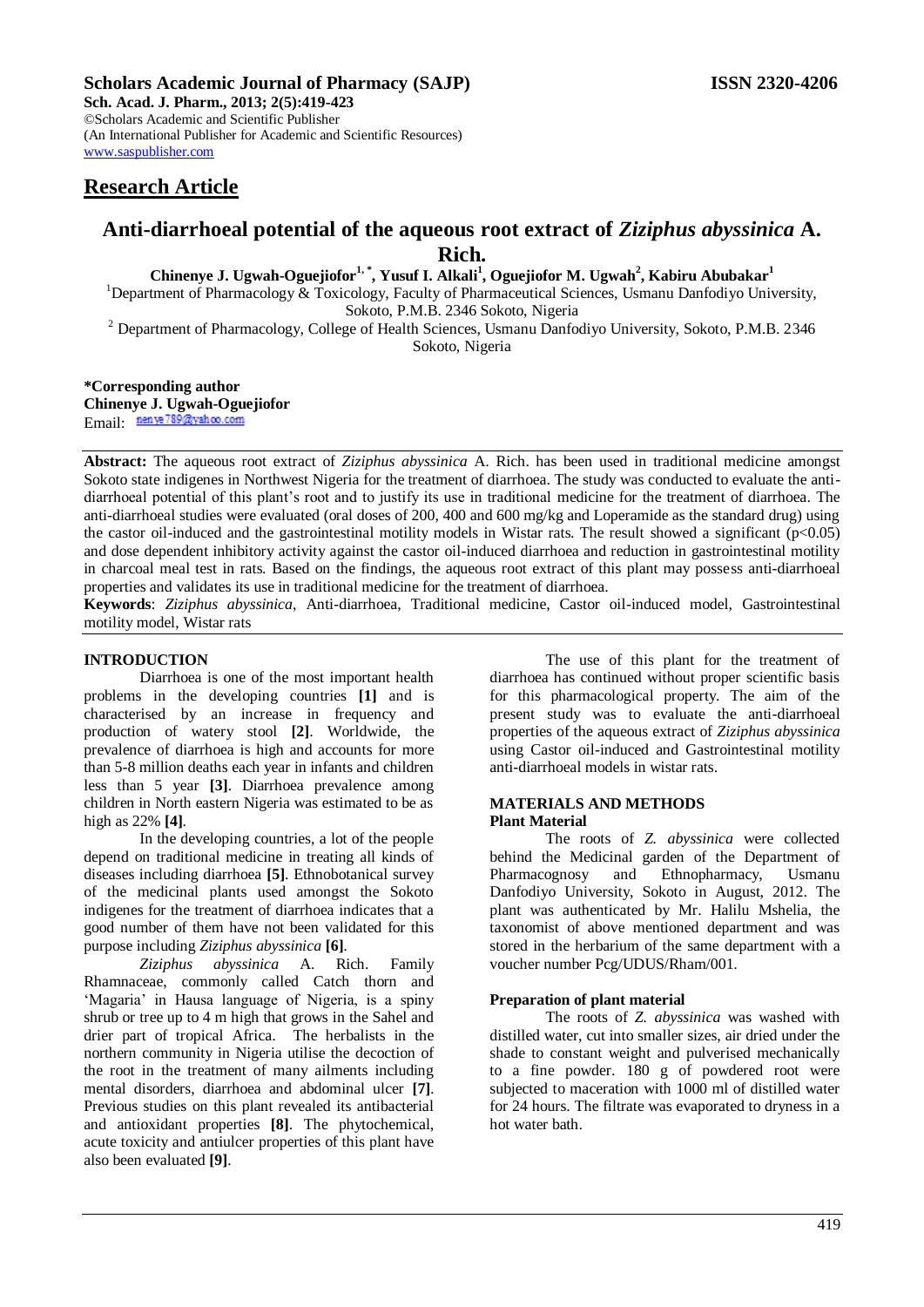#### **Animals**

Wistar rats of both sexes (180-200 g) were obtained in different cages from Mike Ugwah animal house in Usmanu Danfodiyo University Teaching Hospital (UDUTH), Sokoto. The rats were housed in standard cages and allowed to acclimatise for 1 week before the commencement of the study. Standard commercial chow and water were provided *ad libitium* for the animals. Housing conditions were maintained at  $25 \pm 2^{0}$ C at 12 h day/ night cycles. They were fasted for at least 18 hours prior to the experiments but allowed free access to drinking water. The study was approved by the Animal Research Ethical Committee, Usmanu Danfodiyo University, Sokoto. The care and handling of the animals were according to the established public health guidelines in Guide for Care and Use of Laboratory Animals, 2011 **[10]**.

#### **Drugs and Chemicals**

Castor oil (Bell Sons and Co., England), Charcoal meal (10% activated charcoal in 100 ml of 5% aqueous gum acacia), Loperamide (Janssen, England).

#### **Castor oil-induced diarrhoea**

The Castor oil-induced diarrhoea was conducted according to the method of Havagiray et al. 2004 **[11]**. Five groups A- E  $(n=5)$  of wistar rats were fasted for 18 h. Groups A-C received oral doses of extract of *Z. abyssinica* at doses of 200, 400 and 600 mg/kg body weight was administered orally to groups A-C respectively while groups D and E received normal saline (NaCl  $0.9\%$ ) and Loperamide (2.5 mg/kg) respectively. After 1 h of drug pre-treatment, each animal was fed orally with 1 ml of castor oil. The animals were kept in separate metabolic cages with a plain sheet of paper placed on the floor to collect their droppings. They were observed every hour for 4 h after castor oil administration. The total number of diarrhoea faeces was noted. The total diarrhoeal faeces for the control group were considered to be 100%. The results were expressed as a percentage of diarrhoea inhibition. Percentage of diarrhoea inhibition =  $(T_0 - T_1 / T_0) * 100$  $T_0$  = number of wet faeces in Normal saline group  $T_1$  = number of wet faeces in test group

#### **Gastrointestinal motility Tests**

Rats were fasted for 18 h divided into five groups (n= 5). Groups 1-3 received oral doses of 200, 400 and 600 mg/kg of the extract. Group 4 received Loperamide and served as the positive control, while group 5 received distilled water as the negative control. One ml of charcoal meal (10% charcoal suspension in 5% gum acacia) was administered orally 30 minutes after the treatment. The rats were sacrificed after 1h and the distance travelled by charcoal meal from the pylorus was measured and expressed as percentage of the total length of the intestine from the pylorus to caecum.

#### **Statistical analysis**

Statistical analysis was performed by one-way analysis of variance (ANOVA) followed by Dunnett's *t-*test for multiple comparisons. The difference was considered significant at p<0.05.

#### **RESULTS AND DISCUSSION**

In the castor oil-induced diarrhoea experiment, the extract treated rats showed a dose dependent reduction in the production of diarrhoea faeces while the normal saline untreated group showed a significantly higher frequency in the passage of diarrhoea faeces. The Loperamide group was similar to the 600 mg/kg extract group. Treatment with *Z. abyssinica* significantly (p<0.05) increased the percentage inhibition of diarrhoea (Fig 1). Castor oil has been known to induce diarrhoea by increasing peristalsis, reducing the small intestine transit time and bringing about a rise in permeability of water and electrolytes in the intestinal mucosal membrane thereby resulting in hypersecretion of intestinal contents **[12, 13]**. *Z. abyssinica* successfully inhibited the number of diarrhoea faeces produced comparable to that of the standard drug loperamide. Loperamide acts by increasing small intestinal and mouth-to-caecum transit times and is used for the treatment of diarrhoea. The pharmacological activity of loperamide is therefore due to its antimotility and antisecretory properties **[14]**. It is likely that the extract may share similar mechanism as Loperamide in its antimotility and antisecretory properties.

In the Gastrointestinal motility experiment, there was also a dose dependent reduction in the length of the intestine travelled by the charcoal meal. The percentage inhibition in all the doses was significantly  $(p<0.05)$ higher when compared with the negative control group (Fig 2). Again, Loperamide and *Z. abyssinica* exhibited antimotility properties by reducing the distance travelled by the charcoal meal in the intestine significantly. This further buttresses the fact that *Z. abyssinica* may possess antimotility properties.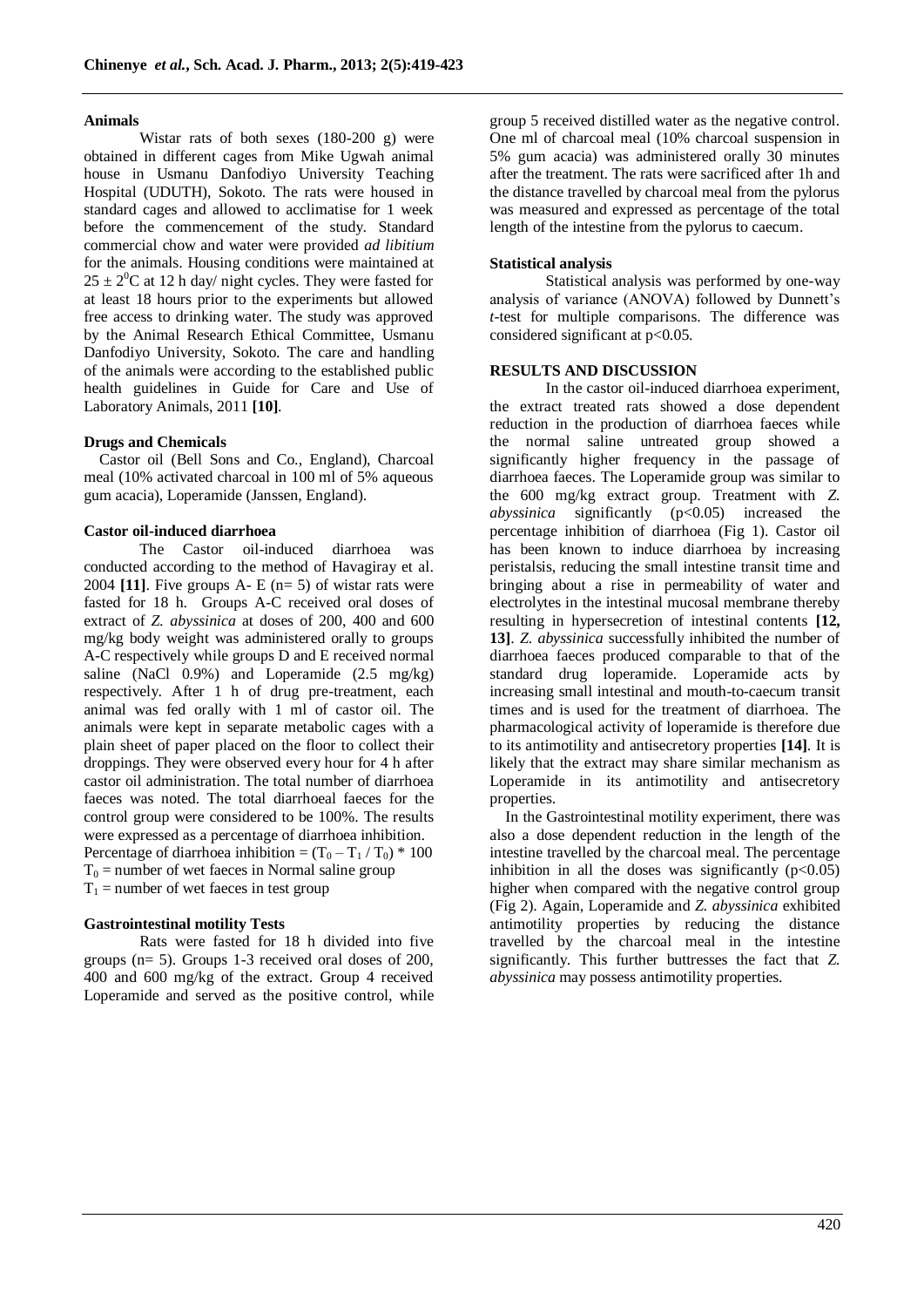

**Figure 1 Effect of** *Ziziphus abyssinica* **(ZA) on castor oil-induced diarrhoea. Data presented as inhibition of diarrhoea mean% and mean total number of faeces ± SEM, n= 5 for all groups. \*p<0.05 compared to the Distilled water untreated group.**



**Figure 2 Inhibitory effect of** *Ziziphus abyssinica* **(ZA) on gastrointestinal motility. Data presented as mean% ± SEM, n= 5 for all groups. \*p<0.05 compared to the distilled water control group.** 

A number of plants exhibit their antidiarrhoeal properties through their antimicrobial activities **[15, 16, 17, 18],** blocking the prostaglandins and congeners (eicosanoids) **[19]** and through their phytochemical constituents **[20, 21]**. *Z. abyssinica* has been shown in previous studies to possess activity against *Staphylococcus aureus* **[22, 23]** which is one of the microorganisms that is implicated in diarrhoea. Phytochemical studies in our previous study reveal the presence of Tannins, Alkaloids, Saponins, Glycosides and Steroids in *Z. abyssinica*. These phytochemical constituents possess antidiarrhoeal properties **[24, 25]**.

Hence our extract could also be acting through these mechanisms.

However, more studies are required to evaluate the exact mechanism of action of this plant and possibly to determine the active compound responsible for the antidiarrhoeal properties.

#### **CONCLUSION**

The aqueous extract of *Z. abyssinica* possesses anti-diarrhoeal activities. This result validates its folk use in the treatment of diarrhoea.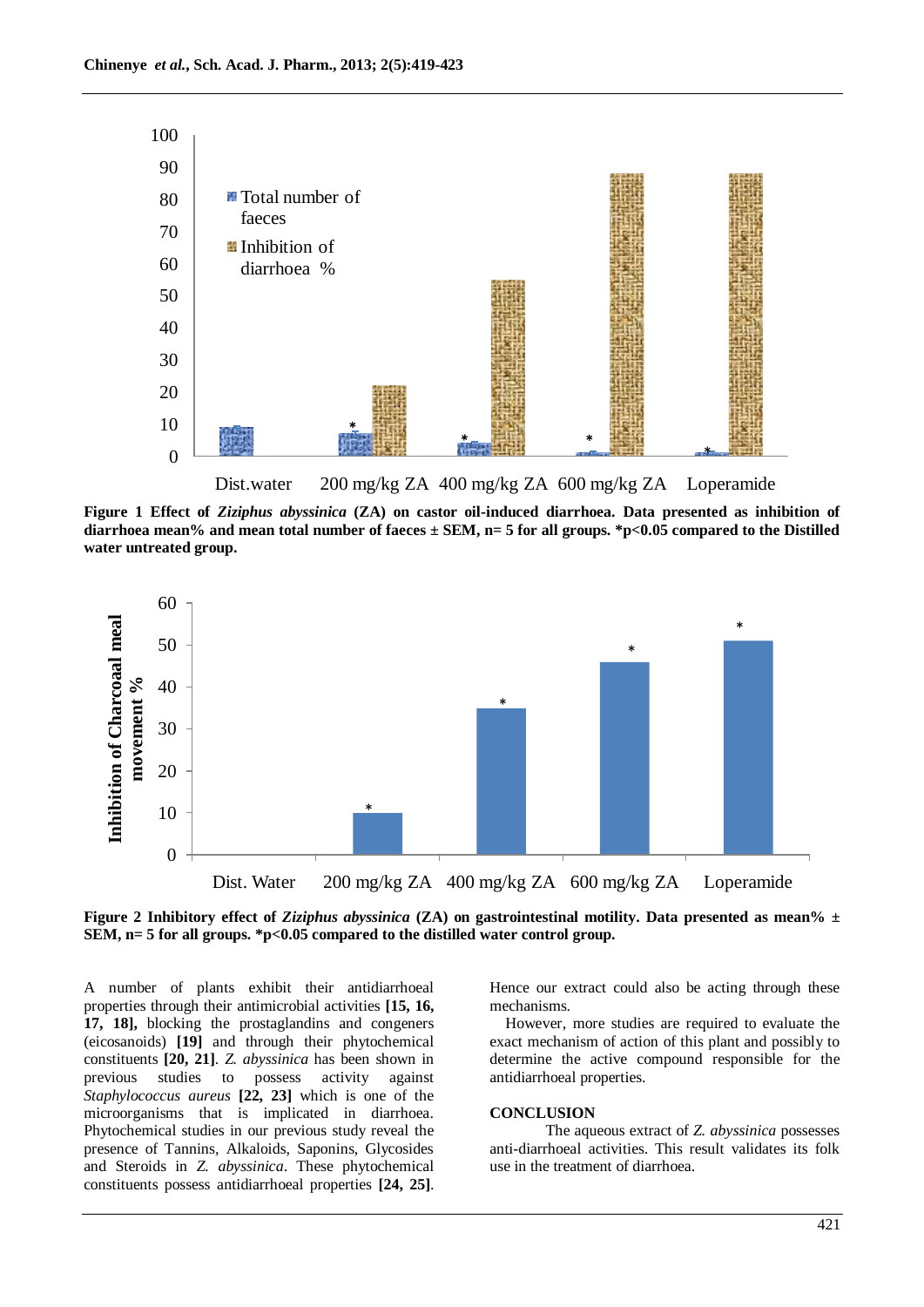### **References**

- 1. Snyder JD and Merson MH; The magnitude of the global problem of acute diarrhoea disease: A review of active surveillance of data, Bull WHO, 1982; 60: 605-613.
- 2. Farthings MJG; Novel targets for the control of secretory diarrhoea, Gut, 2002; 50: 15-18.
- 3. Venkatesan N, Thiyagarajan V, Narayanan S, Arul A, Raja S, Kumar SGV, Rajarajan T and Perianayagam JB; Anti-diarrhoeal potential of *asparagus racemosus* wild root extracts in laboratory animals, Journal of Pharmacy and Pharmaceutical Sciences, 2005; 8(1): 39-45.
- 4. Das AK, Manda SC, Berneree S, Das J, Saha BP and Pal M; Studies on Antidiarrhoeal activity of *Punica granathum* seed extract in rats, Journal of Ethnopharmacology, 1999; 69: 205-208.
- 5. Lin J, Puckree T and Mvelase TP; Antidiarrhoeal evaluation of some medicinal plants used by Zulu traditional healers, Journal of Ethnopharmacology, 2002; 79: 53–56.
- 6. Etuk EU, Ugwah MO, Ajagbonna OP and Onyeyili PA; Ethnobotanical survey and preliminary evaluation of medicinal plants with antidiarrhoea properties in Sokoto state, Nigeria, Journal of Medicinal Plants Research, 2009; 3(10): 763-766.
- 7. Zailani SB and Ahmed AH; Some Medicinal Plants used as Traditional recipes for some disorders among Northern communities in Nigeria, in: Odugbemi T ed.: A textbook of medicinal Plants from Nigeria, 2008: 55-65.
- 8. Nyaberi MO, Onyango CA, Mathooko FM, Maina JM, Makobe M and Mwaura F; Evaluation of phytochemical, antioxidant and antibacterial activity of edible fruit extracts of Ziziphus abyssinica A. Rich., Journal of Animal & Plant Sciences, 2010; 6: 623- 629.
- 9. Ugwah MO, Etuk EU, Bello SO, Aliero AA and Ugwah-Oguejiofor CJ; Comparative studies of anti-ulcerogenic activities of three Nigerian medicinal plants: A preliminary evaluation, Journal of Medicinal Plant Research, 2013; 7(9): 490-495.
- 10. Guide for the Care and Use of Laboratory Animals; The National academies press eighth edition, 2011.
- 11. Havagiray RC, Ramesh C and Sadhna K; Studies on Antidiarrhoeal activity of *Calotropis gigantea* r. br in experimental animals, Journal of Pharmacy and Pharmaceutical Sciences, 2004; 7(1): 70-75.
- 12. Capasso F, Mascolo N, Izzo AA and Gaginella TS; Dissociation of castor oil induced diarrhoea and intestinal mucosal injury in rat: effect of NG-nitro-L-arginine methyl ester,

British Journal of Pharmacology, 1994; 113: 1127-1130.

- 13. Kutchai HC; The gastrointestinal system: Gastrointestinal regulation and motility. In: Berne RM, Levy MN, Koeppen BM, Stanton BA eds: Physiology Fifth edition, Mosby, Missouri, USA, 2004: 559.
- 14. Couper IM; Opioid action on intestine: The importance of intestinal mucosa, Life Sciences, 1987; 41: 917–925.
- 15. Macauder PJ; Flavonoids effect on acetylcholine, prostaglandins E and antigen mediated muscular contraction, Progress in Clinical and Biological Research, 1986; 213: 489–492.
- 16. Capasso F, Pinto A, Mascolo N, Autore G and Franco MP; Effects of flavonoids on PGE2 and LTD induced contractions on guinea pig isolated ileum, Pharmacological Research Communications, 1988; 20: 201–202.
- 17. Ilyas M, Haruna AK and Ilyas N; Plant constituents with antidiarrhoeal properties, Bulletin of Science Association of Nigeria, 1995; 10: 5–12.
- 18. DiCarlo G, Autore G and Izzo A; Inhibition of intestinal motility and the secretion by flavonoids in mice and in rats: structural activity relationship, Journal of Pharmacy and Pharmacology, 1993; 45: 1054–1059.
- 19. Christopher S, William A and Dubios RN; Prostaglandin endoperoxide synthase. Why two isomers?, American Journal of Physiology 1996; 270: G392–G400.
- 20. Boominathan R, Devi BP, Dewanjee S and Mandal SC; Studies on antidiarrheal activity of *Ionodium suffruticosam* ging. (Violaceae) extract in rats, Phytotherapeutics, 2005; 10: 375-380.
- 21. Dahiru D, Sini JM and John Africa L; Antidiarrheal activity of *Ziziphus mauritiana*  root extracts in rodents, African Journal of Biotechnology, 2006; 5(10): 941-945.
- 22. Nyaberi MO, Onyango CA, Mathooko FM, Maina JM, Makobe M and Mwaura F; Evaluation of phytochemical, antioxidant and antibacterial activity of edible fruit extracts of *Ziziphus abyssinica* A. Rich, Journal of Animal & Plant Sciences, 2010; 6(2): 623-629.
- 23. Gundidza M and Sibanda M; Antimicrobial activities of *Ziziphus abyssinica* and *Berchemia discolour*, The Central African Journal of Medicine, 1991; 37(3): 80-83.
- 24. Longanga-Otshudi A, Vercruysse A and Foriers A; Contribution to the Ethnobotanical, Phytochemical and Pharmacological Studies of Traditionally used Medicinal Plants in the Treatment of Dysentery and Diarrhea in Lomela area, Democratic Republic of Congo